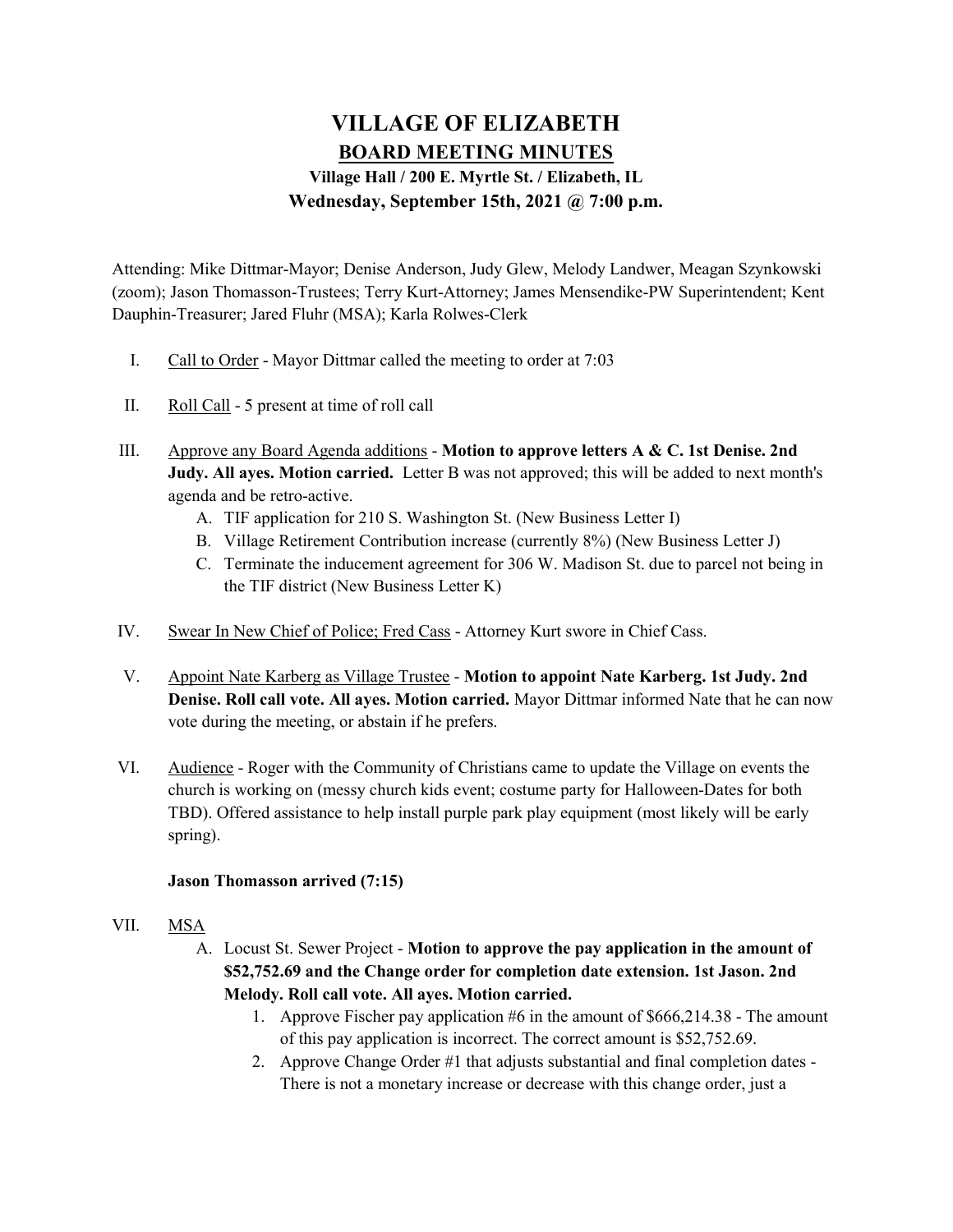substantial completion date change. Jared provided the certificate of substantial completion.

- B. Catlin St. Water Improvement Project Motion to approve the pay application in the amount of \$280,342.16 and change order #1 to increase by \$271 and extend substantial completion. 1st Melody. 2nd Judy. Roll call vote. All ayes. Motion carried.
	- 1. Approve N-Trak Pay application #5 in the amount of \$236,623.23 This amount was revised; N-Trak requested MSA to reduce the retainage from 10 to 5%. Therefore, the pay application total is \$280,342.16.
	- 2. Approve Change Order #1 for an increase of \$271.00 and to extend the substantial completion date to 9/3/21 - Substantial completion was met.
- C. Splash Pad Project Motion to approve the pay application and change order. 1st Jason. 2nd Denise. Roll call vote. All ayes. Motion carried.
	- 1. Approve Fischer Pay Application #5 in the amount of \$17,147.25
	- 2. Approve Change Order #2 for an increase of \$17,440.00 This increase was due to additional vertical features and stamped/colored concrete. It also included a time extension.
- D. Downtown Sidewalk Project Topography is complete. Next step is CAD files.
- E. IEPA Landfill #2 Jared expressed concern that if we leave this in limbo, fines are likely to follow. The last correspondence from IEPA stated they would have to involve other agencies (State's Attorney, etc.). So MSA asked if they can reach out on our behalf to the IEPA again, asking for an "end game" on how to close this landfill. Denise stated that we should reach out to State Rep. Andrew Chesney, as he said he is happy to help with items like this in a recent meeting with Village trustees.
- F. GIS Mapping & Development The majority of the water, sanitary sewer and storm sewer points are complete. MSA will be reviewing the maps soon for missing points and work with the village to get the needed information.
- VIII. CFPS, Inc. Didn't attend.
	- A. Locust St. Sewer Project (USDA)
		- 1. Draw Request #10 in the amount of \$56,112.09 Motion to approve. 1st Judy. 2nd Denise. Roll call vote. All ayes. Motion carried.
	- B. Water Improvement Project (IEPA Loan#17-5615)
		- 1. Draw #5 in the amount of \$257,293.33 The revised amount of this draw is \$301,012.26 (see above under MSA, Letter B, Number 1). Motion to approve Draw #5 in the amount of \$301,012.26. 1st Meagan. 2nd Judy. Roll call vote. All ayes. Motion carried.
	- C. Splash Pad Update (OSLAD)
		- 1. Draw #5 Motion to approve draw #5 in the amount of \$19,301.95. 1st Denise. 2nd Melody. Roll call vote. All ayes. Motion carried.
	- D. Downtown Sidewalk Project
	- E. DCEO Grant #HR210018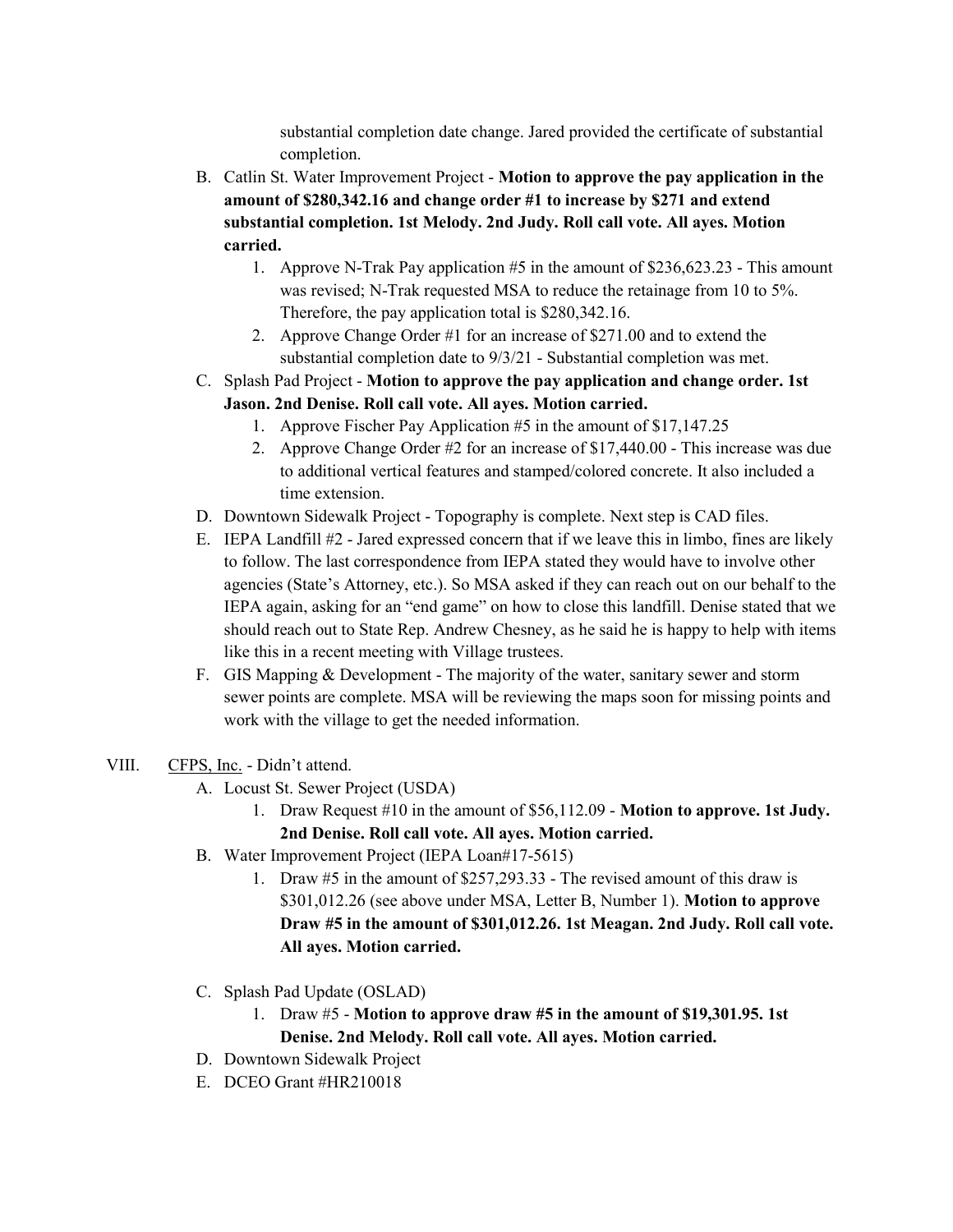IX. Police Report - Chief Cass was sworn in at the beginning of this meeting. He has been getting acclimated and making rounds at the CTE Academy and NWSE.

## X. Minutes

A. Regular / August 2021 - Motion to approve the minutes. 1st Judy. 2nd Denise. All ayes. Motion carried.

## XI. Consent Agenda - Motion to approve the consent agenda. 1st Meagan. 2nd Jason. Roll call vote. All ayes. Motion carried.

- A. Approve the Sidewalk Cost Share application for Tim Knockel (214 W. Catlin St.) \$425
- B. Approve the purchase of 2 "Authorized Vehicles Only" signs for Terrapin Park ballfield driveway (approximately \$29 each)
- C. Approve the UnitedHealthcare Life Insurance policies for James, Duane, Fred and Karla (cost is \$32/month total)

#### XII. Finances

- A. Treasurer's Report Kent delivered the police report.
- B. Payment of Bills Motion to approve the monthly bills in the amount of \$18,382.60. 1st Judy. 2nd Jason. Roll call vote. All ayes. Motion carried.
- C. Budget Budget minutes from the meeting on 9/13 were given to the board.

## XIII. Committee Reports

- A. Public Works
- B. Administrative
- C. Economic Development

#### XIV. Attorney Comments

- A. 407 W. Catlin St. Attorney Kurt will send the owners a copy of the building inspectors report along with a letter stating they have a certain amount of days (Terry is going to verify this and confirm back) to vacate the property. Mayor Dittmar spoke with the owners a couple weeks ago to explain we would like to buy the home in order to tear it down. Price was not discussed yet.
	- 1. Review Inspection Report
	- 2. Determine if broker opinion is sufficient or is an appraisal needed For Fast Tracking, an appraisal isn't needed. If needed, we will consult with Steve McIntyre on this.

#### XV. Old Business (Other than Committee Mtg Minutes/Consent Agenda)

- A. COVID Heroes keys to the city Karla has not made progress on this since the last meeting. Melody Landwer offered to assist.
- B. Mapping Project A steering committee has been established. Once the meeting schedule is determined, the Village will post it on Facebook to notify residents who want to participate.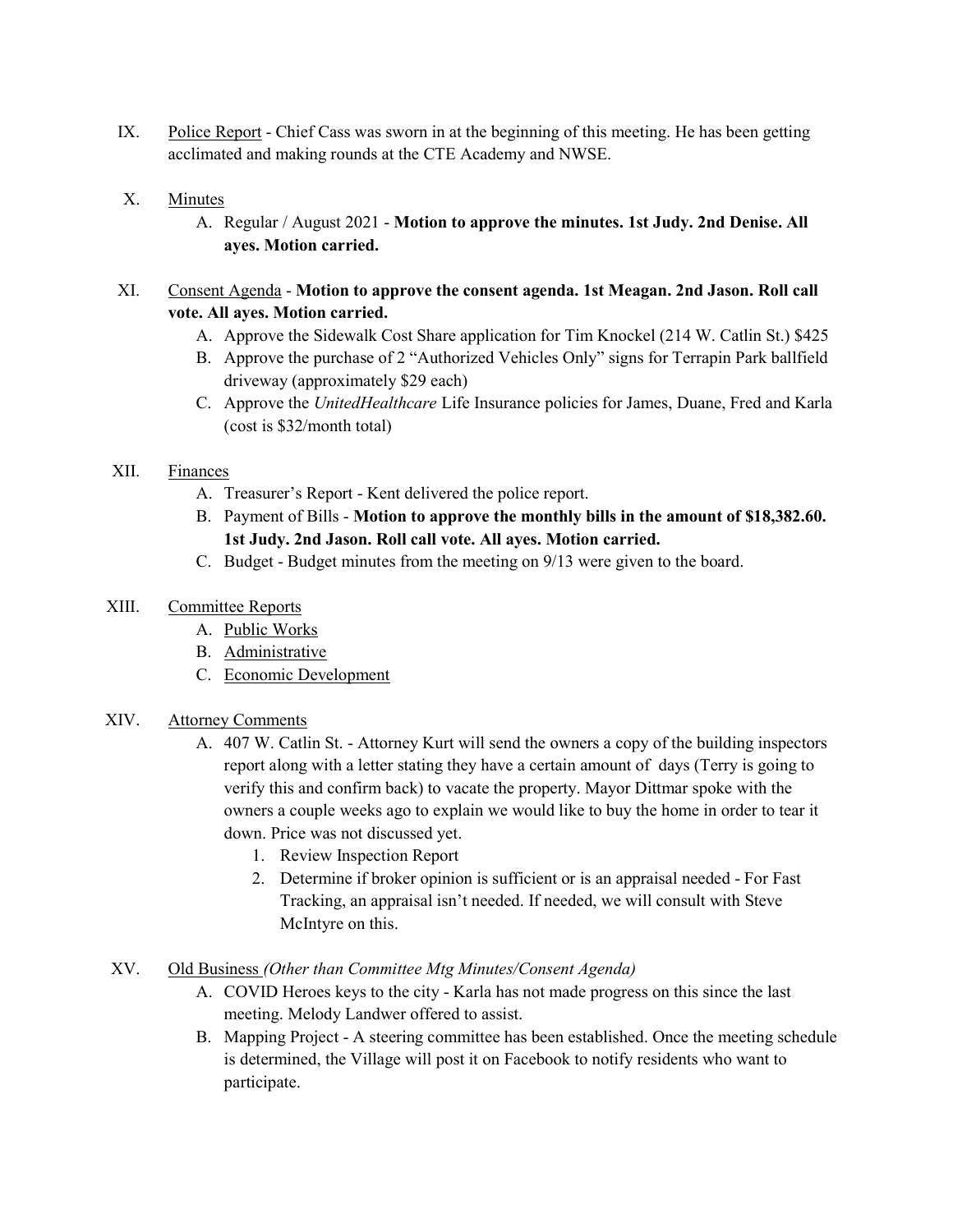#### XVI. New Business (Other than Committee Mtg Minutes/Consent Agenda)

- A. Discussion and possible action on the bids for the electric car charging station in Terrapin Park - Two bids were received. (BLINK \$20,639; Smart Energy Solutions \$20,400) After final review and discussion, the board went with Smart Energy Solutions. Motion to hire Smart Energy Solutions for the electric car charging station in Terrapin Park. 1st Judy. 2nd Melody. Roll call vote. All ayes. Motion carried.
- B. Discussion and possible action on construction bids for new Village Hall building (200 E. Myrtle St.) - No action taken. Added to next month's agenda.
- C. Amend sign ordinance 10-4-1 to prevent billboards Current ordinance states you can only put a sign on your property if it is advertising for that property. So a billboard would be allowed as long as it's for that property that the billboard is installed on. After some discussion and consulting with our attorney, it was determined to add a clause to 10-4-3 stating you must get Board approval for a billboard. This will be approved at the next board meeting.
- D. Approve the reversal of ordinance 7-1-2 and go back to stop signs (currently yield signs) - Originally this ordinance stated that stop signs would be at the corner of Catlin & Locust. In October of 2015 it was amended to change the stop signs to yield signs. The ordinance book was never changed, so it will not need amending, however, the ordinance itself does, to now enforce a stop sign at that location. Motion to approve making the yield signs stop signs again. 1st Denise. 2nd Nate. Roll call vote. All ayes. Motion carried.
- E. Discussion and possible action on the Sidewalk Cost Share application for Mark/Becky Brown 219 Ash St. (\$400) - Motion to approve. 1st Melody. 2nd Judy. All ayes. Motion carried.
- F. Discussion and possible action on the Sidewalk Cost Share application for Helen Kilgore 318 W. Catlin. (\$175) - Motion to approve. 1st Judy. 2nd Denise. All ayes. Motion carried.
- G. Discussion and possible action on joining the AJL Program through the City of East Dubuque - Tabled until the Admin November meeting.
- H. Collection of hotel/motel tax within Village limits Tabled until next month. Mayor Dittmar to invite Rose Noble to attend that meeting on this topic.
- I. Approve TIF application for 210 S. Washington St. Motion to approve. 1st Denise. 2nd Judy. All ayes. Motion carried.
- J. Village Retirement Contribution increase (currently 8%) Tabled until next month. The additional 2% will be paid back retroactively.
- K. Terminate TIF Inducement Agreement for 306 W. Madison due to the parcel not being located in the TIF district. - Motion to terminate the agreement. 1st Nate. 2nd Jason. All ayes. Motion carried.

## XVII. Mayor's Comments

- A. Office hours for Karla Karla is able to come in at 8:15 on the days she needs to leave at 3:15 in order to coach the 5/6th grade volleyball team.
- B. Trick or Treat date/time This will be Sunday October 31st from 5-7